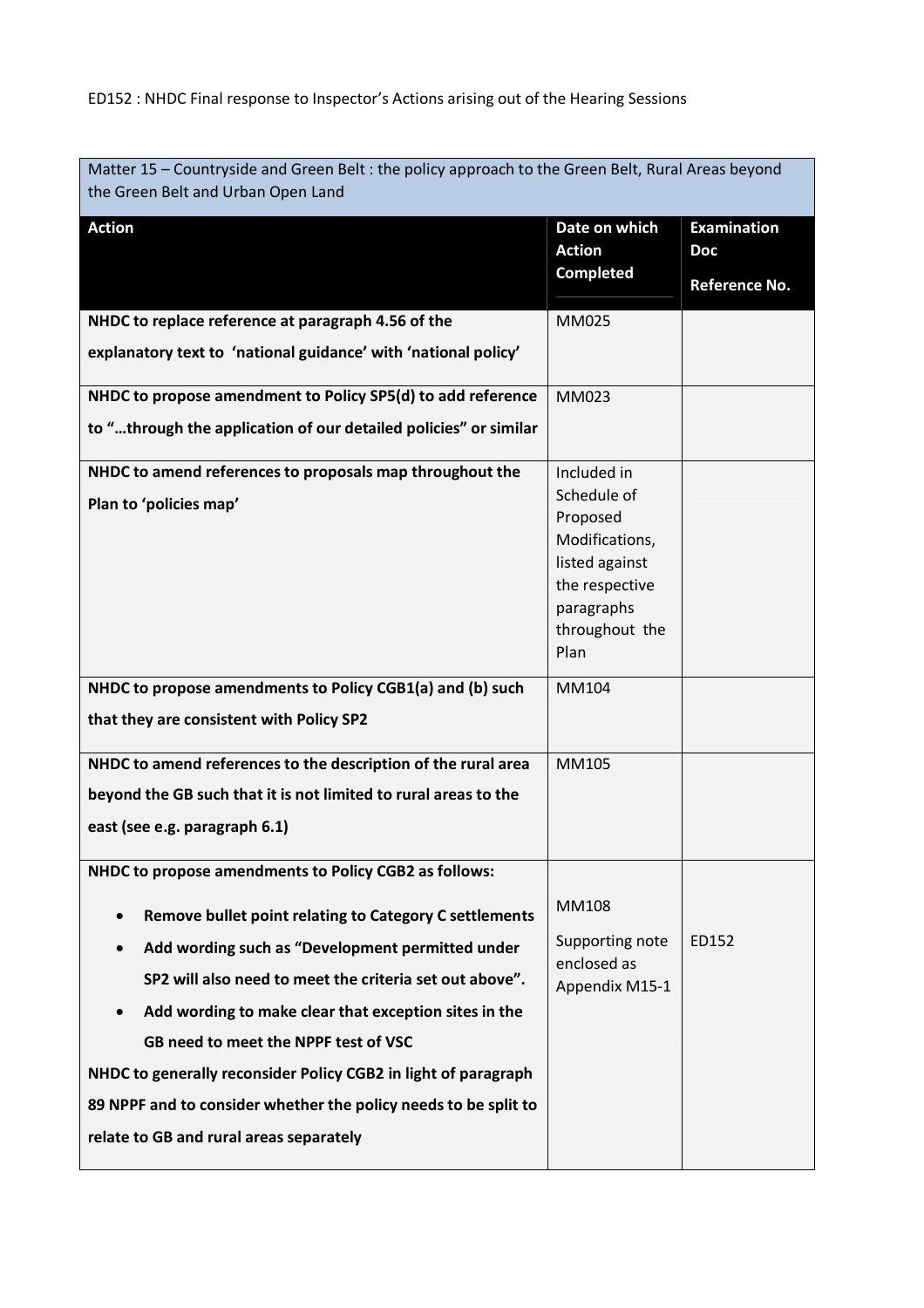Matter 15 – Countryside and Green Belt : the policy approach to the Green Belt, Rural Areas beyond the Green Belt and Urban Open Land

| <b>Action</b>                                                 | Date on which<br><b>Action</b><br><b>Completed</b> | <b>Examination</b><br><b>Doc</b><br>Reference No. |
|---------------------------------------------------------------|----------------------------------------------------|---------------------------------------------------|
| NHDC to consider amendment to Policy CGB3 to include          | MM112                                              |                                                   |
| provision for new homes to support rural businesses on a      |                                                    |                                                   |
| temporary basis and to make clear where policy applies and in |                                                    |                                                   |
| what circumstances                                            |                                                    |                                                   |
|                                                               |                                                    |                                                   |
| NHDC to consider recasting Policy CGB4 to separate out        | MM114                                              |                                                   |
| conversions and extensions as well as GB and rural area       | Supporting note                                    | ED152                                             |
| beyond the GB                                                 | enclosed as                                        |                                                   |
|                                                               | Appendix M15-1                                     |                                                   |
| NHDC to amend policies map in respect of urban open land      | MM384                                              |                                                   |
|                                                               |                                                    |                                                   |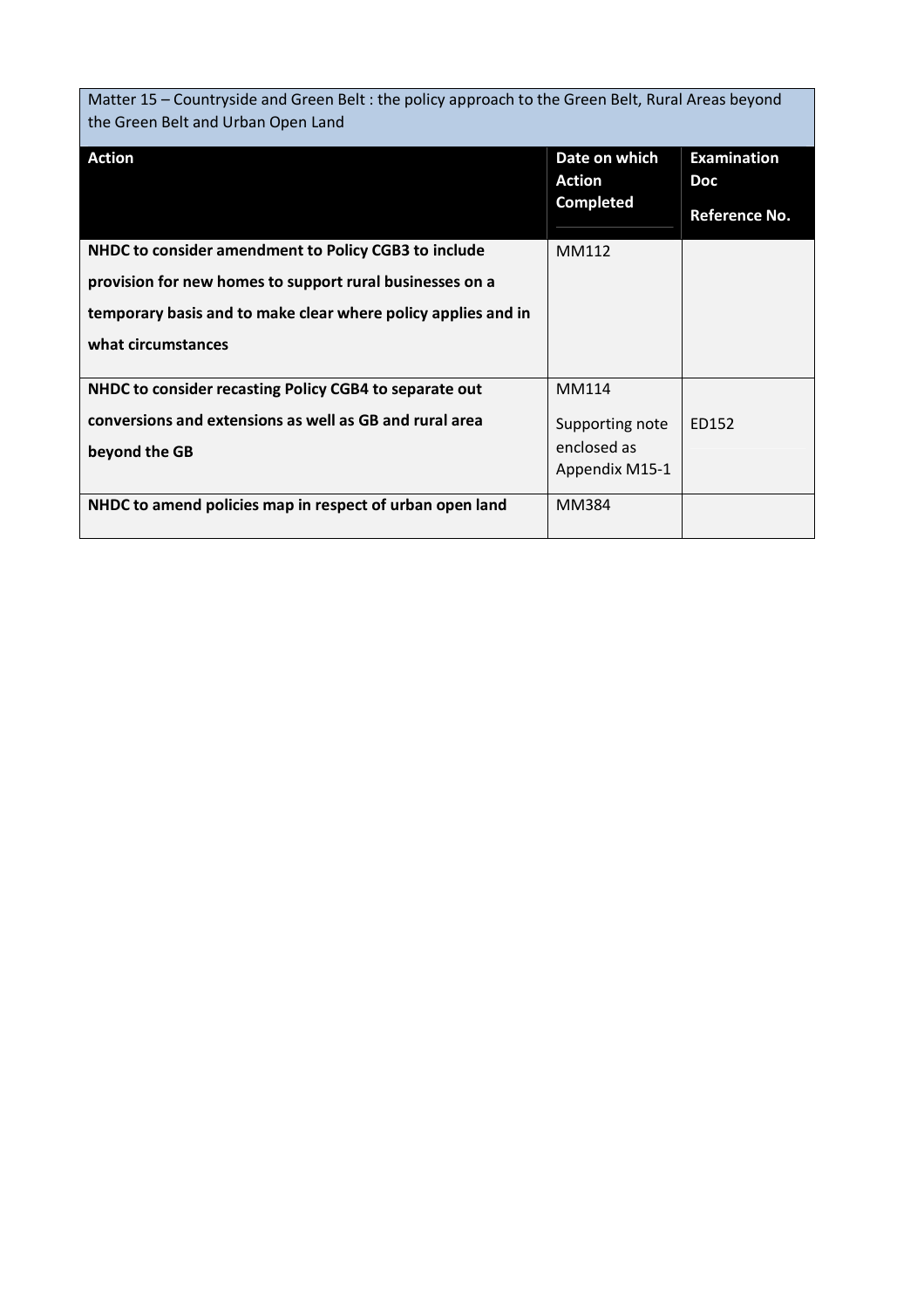**Appendix M15-1** 

**ED152 : Covering note on proposed Matter 15 modifications**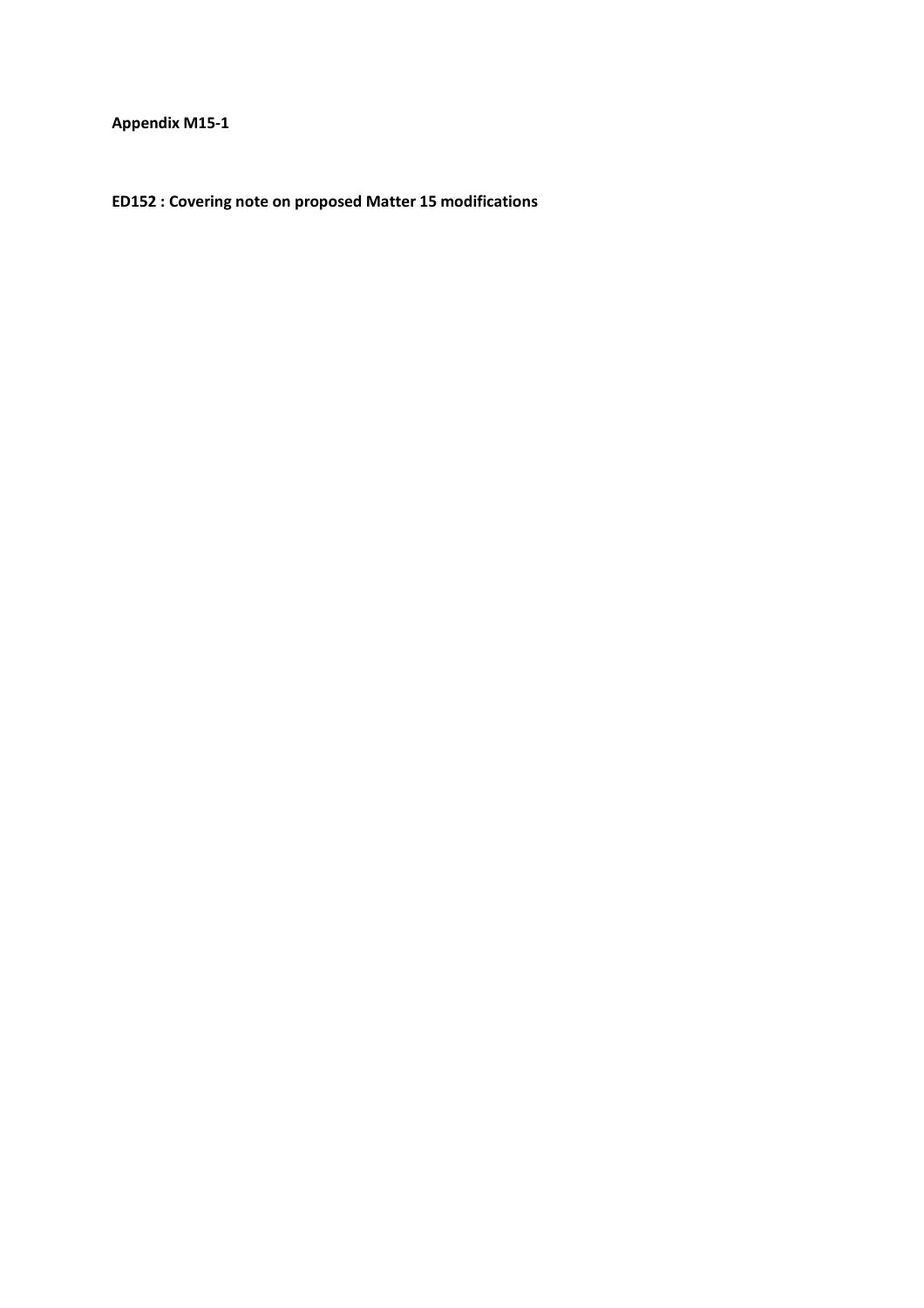### ED152 - MATTER 15

# **North Hertfordshire District Council Local Plan Examination Note to Inspector**

## **Countryside and Green Belt policies – explanatory note**

- 1. Following the Matter 15 hearings session, the Inspector has requested that the Council consider a number of modifications to the Countryside and Green Belt policies of the plan. These are set out in the actions arising from Week 3 of the hearing sessions (ED55, p.3)
- 2. In particular, the Inspector advised that for a number of the policies the Council should consider 'disaggregating' those elements of the policies relating to the Green Belt and Rural Area Beyond the Green Belt to separately assess their effectiveness and / or compliance with the relevant elements of national policy. Following this exercise, consideration should be given to whether it would be effective to 'reaggregate' these into a single policy.
- 3. A number of modifications have been proposed for the Inspector's consideration. This short note contains an explanation of the rationale for the approaches to Policies CGB2 and CGB4.

# Policy CGB2

- 4. The Council considers the most appropriate approach for this policy is to split it into two parts dealing with the Green Belt (proposed Policy CGB2a) and Rural Area beyond the Green Belt (proposed Policy CGB2a) respectively.
- 5. The definition of development which is not inappropriate in the Green Belt is tightly prescribed by the NPPF. Proposed Policy CGB2a therefore specifically addresses the second part of the fifth bullet point under paragraph 89 of the NPPF:

*A local planning authority should regard the construction of new buildings as inappropriate in the Green Belt. Exceptions to this are... limited affordable housing for local community needs under policies set out in the Local Plan.* 

- 6. Proposed Policy CGB2b sets out a slightly more permissive exceptions policy for the Rural Area beyond the Green Belt. This takes account of relevant advice in the NPPF applicable to rural areas including, but not necessarily strictly limited to:
	- Promoting the retention and development of local services and community facilities in villages (NPPF paragraph 28, fourth bullet);
	- Being responsive to local housing needs, particularly for affordable housing, including through rural exception sites where appropriate. This includes consideration of whether allowing some market housing would facilitate the provision of significant additional affordable housing to meet local needs (NPPF paragraph 54); and